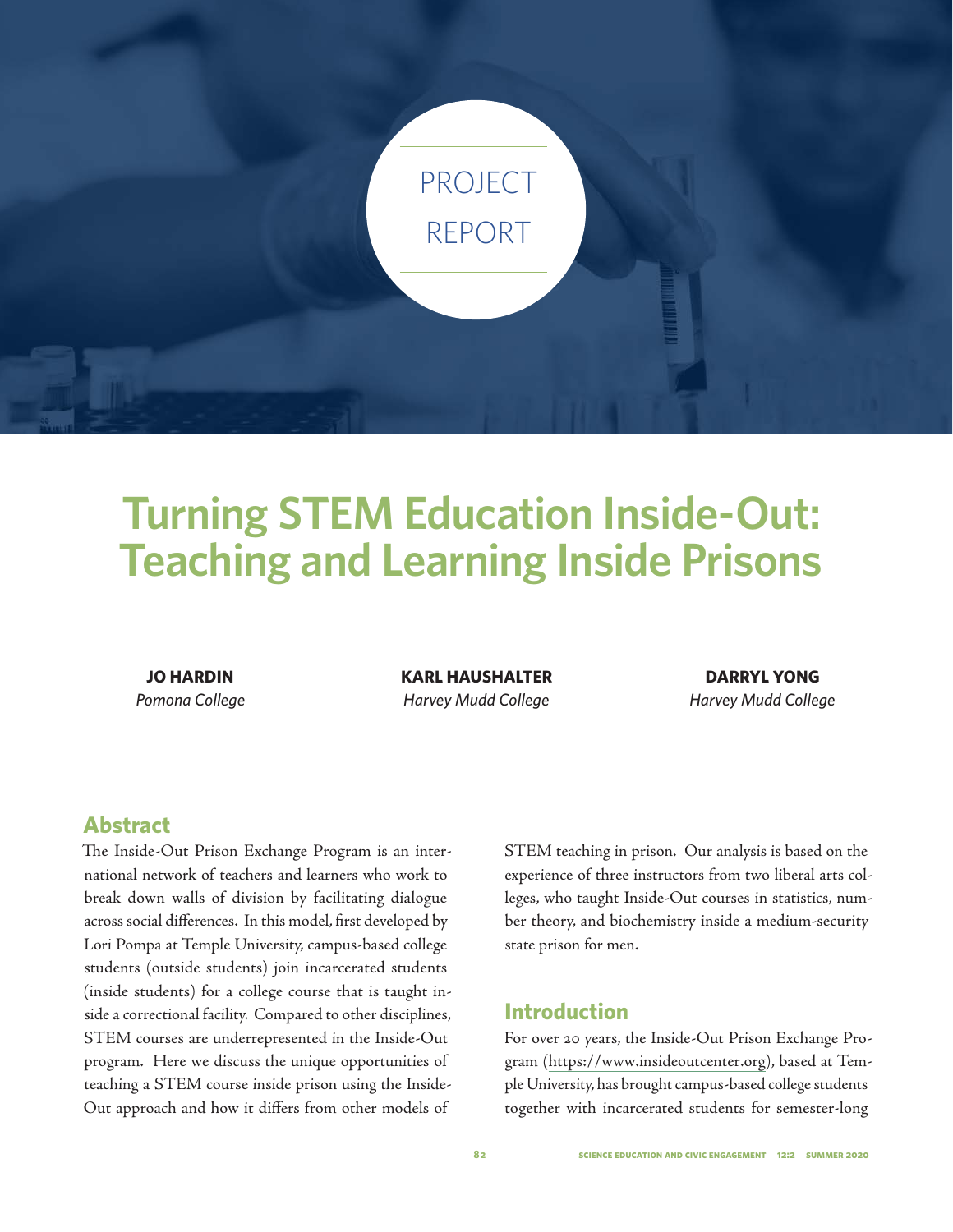courses held in prisons, jails, and other correctional settings all around the world (Davis and Roswell, 2013). The Inside-Out approach to education is a collaboration between all parties involved, not one in which higher education professors and students go to a carceral organization to "help inmates" out of a sense of volunteerism or charity. The Claremont Colleges Inside-Out program at the California Rehabilitation Center (CRC), a medium-security<sup>1</sup> state prison for men located in Norco, CA, was originally brought to Claremont by Pitzer College (one of the Claremont Colleges). The Claremont Colleges Inside-Out program is run in part by a group of incarcerated men at CRC who are vital members of our "Think Tank."

Although hundreds of Inside-Out courses have been taught nationwide and the outcomes have been extensively studied (Inside-Out Prison Exchange Program, 2020), a very small number of the Inside-Out courses offered to date have been in the fields of mathematics or the natural sciences. In this paper, we explore some of the unique challenges and opportunities of using the Inside-Out approach for STEM classes.

We recognize that there are myriad STEM programs inside carceral institutions. They range from the nationally supported (e.g., NSF INCLUDES Alliance) to the very local (e.g., a program at CRC that allows inmates to earn an AA degree from Norco Community College). At the Claremont Colleges, a group of student volunteers goes into prisons to teach non-credit phys-

ics, chemistry, and engineering through the Prison Education Project (http://www. prisoneducationproject.org).

In contrast, here we are addressing the specific case of bringing traditional campus (outside) students into prison, not to be teachers, but to be co-learners alongside incarcerated (inside) students. The simple difference of bringing together inside and outside students (which for us included both male and female students) fundamentally changes

the structure of the classroom. Without the co-learning process, both the inside and outside students miss out. As part of the Inside-Out experience, the inside students have an opportunity to learn material to which they do not necessarily have access; but more importantly, the power structure of the learning is dismantled in a setting (a STEM class) where hierarchies typically dominate the space (Martin, 2009). For the outside students, the disruption of the power structure of the STEM classroom can be enlightening. The outside students experience the depth of learning that can happen when ideas come from many different perspectives. In our experience, the impact of the Inside-Out classroom can be transformative for both groups of students, helping them to approach their learning and the world in a more humane way (Peterson, 2019).

Here we present reflections based on three separate courses (math, statistics, and biochemistry) taught by three instructors from two different liberal arts colleges. All three instructors had completed the weeklong Inside-Out Training Institute, and we were all teaching our first class in this format. Each course was a full semester, credit-bearing course for all students, both inside and outside. During the semester, the courses met once per week for up to three hours a week inside the prison. We will talk about each course individually and then integrate our thoughts to offer a synthesis and analysis.

**TABLE 1.** Inside-Out STEM courses described here. Inside = incarcerated students enrolled in California Rehabilitation Center's college program; Outside = campus-based students from the Claremont Colleges

| <b>Semester</b>  | <b>Course Code</b> | Title                                    | <b>Enrollment</b>     |
|------------------|--------------------|------------------------------------------|-----------------------|
| <b>Fall 2018</b> | BIO/CHEM 187       | HIV/AIDS: Science, Society,<br>& Service | 12 inside, 11 outside |
| <b>Fall 2019</b> | MATH <sub>57</sub> | Thinking with Data                       | 8 inside, 9 outside   |
| <b>Fall 2019</b> | MATH 48            | Introduction to Number<br>Theory         | 13 inside, 4 outside  |

In California, the level of security of a prison determines the style of housing available in that facility, and people are assigned to prisons based on a complicated formula that is supposed to measure risk of misconduct. CRC is a Level II medium-security prison, meaning that the incarcerated people there live in dormitories instead of cells.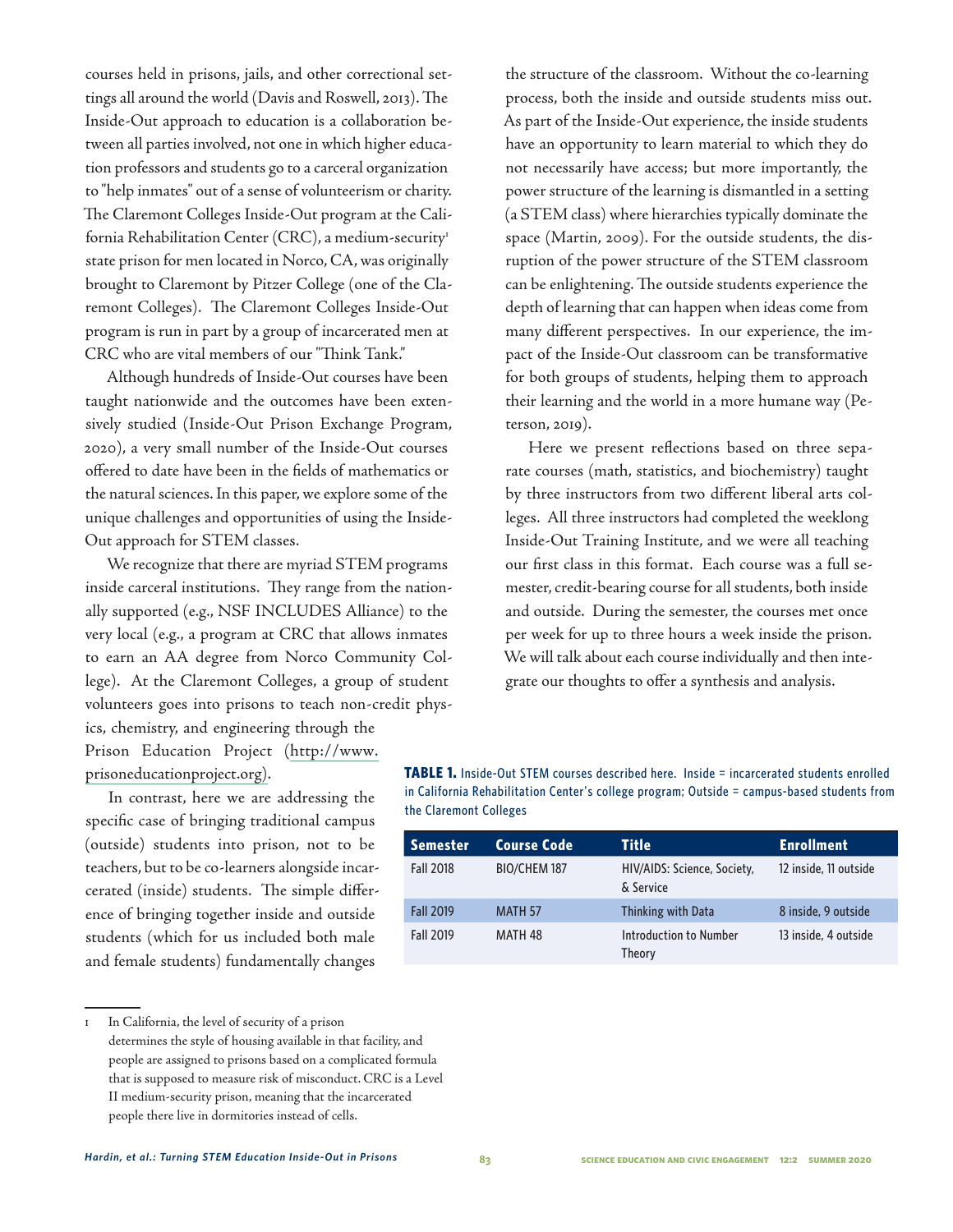#### *Thinking with Data (Jo Hardin)*

Although Math 57 was a statistics class taught at an introductory level, it was not "Introduction to Statistics" as most university campuses conceive it. The learning goals centered around being able to critically evaluate numbers and claims based on data that are presented. The hope was for the students to realize that statistical conclusions are being made around them every day, and that to understand how those conclusions come about is a matter not only of quantitative literacy but also of a larger logical framework.

Each week, the students read from a chapter of a statistics text (Utts, 1999) along with external articles. For example, during the week when we covered sampling, the text was supplemented by articles on the sampling methods suggested by the Census Bureau as a way to improve the accuracy of the census—methods that were ultimately ruled unconstitutional by the Supreme Court, although statisticians believe the outcome of the ruling is to continue to undercount people of color and people with transitional living situations (*Department of Commerce v. U.S. House of Representatives,* 1999). During the week covering probability, we spent time discussing forensics and how different "match" probabilities (e.g., hair match, DNA match, etc.) can have very different accuracy rates.

A typical day started with an activity designed to bring us all into the space, followed up with an activity which would highlight the day's topic. For example, during the week in which we covered confidence intervals, I brought in a blow-up globe. We stood in a circle and threw the ball to one another, each time recording whether our right thumb landed on water or land. We used technical details from the week's readings to calculate a confidence interval for the proportion of the Earth that is covered in water. (Depending on the correctional facility's character, you might not choose to throw a ball around in an Inside-Out class; some facilities have strict security protocols and will not allow anything to be thrown around the classroom.)

After the topic-specific activity, we would often gather in small groups with a list of pre-written discussion questions. The thought questions were meant to help the students dig deeper into the readings and debate the topic at hand. Time and again, both the inside and outside

students reported that the group discussions were their favorite part of the class. In their small groups, hesitant students were given a voice, and each student could share their understanding of the material without fear of speaking up incorrectly in front of the entire class.

 Although we often ran short on time, we would always close with some kind of reflection on the material or on the day's activities. Sometimes we would go around the circle with a one-word reflection. Sometimes I would ask them to report the part of the day which they were still struggling to wrap their heads around, or, slightly nuanced, the topic which was hardest to understand in general.

After the class session each week, students were asked to write a reflection essay. The reflection essay was among the most powerful aspects of the class, as it gave the students an opportunity to spend time putting down on paper both their emotional reactions and their understanding of the statistical topics. The reflection paper had three sections: (1) observations from the class meeting—anything that stood out, (2) statistical analysis—using references from the texts, and (3) emotional reactions—feelings.

The reflections essays were not given a letter grade, yet they served the incredibly valuable purpose of connecting each and every student to both the material (statistical content) and the people in the room. Detailed instructor feedback was provided on the essays, and without the essays, especially the personal reflection part, it would have been much harder for the students to feel connected and integrated into the course.

The last three weeks of the semester were spent working on projects whose purpose was to bring the ideas from the class into a larger space. Outside visitors were invited to the closing ceremonies, but the logistics surrounding visitors' clearance was unfortunately too complicated. Instead, the students presented their projects to each other. One group did a Dear Data (http://www. dear-data.com/) assignment where they compared artistic visualizations of the data describing a week in an inside student's life with a week in an outside student's life. Another group made a chain link out of construction paper where each link detailed a study, a dataset, or an individual's story describing recidivism. A third group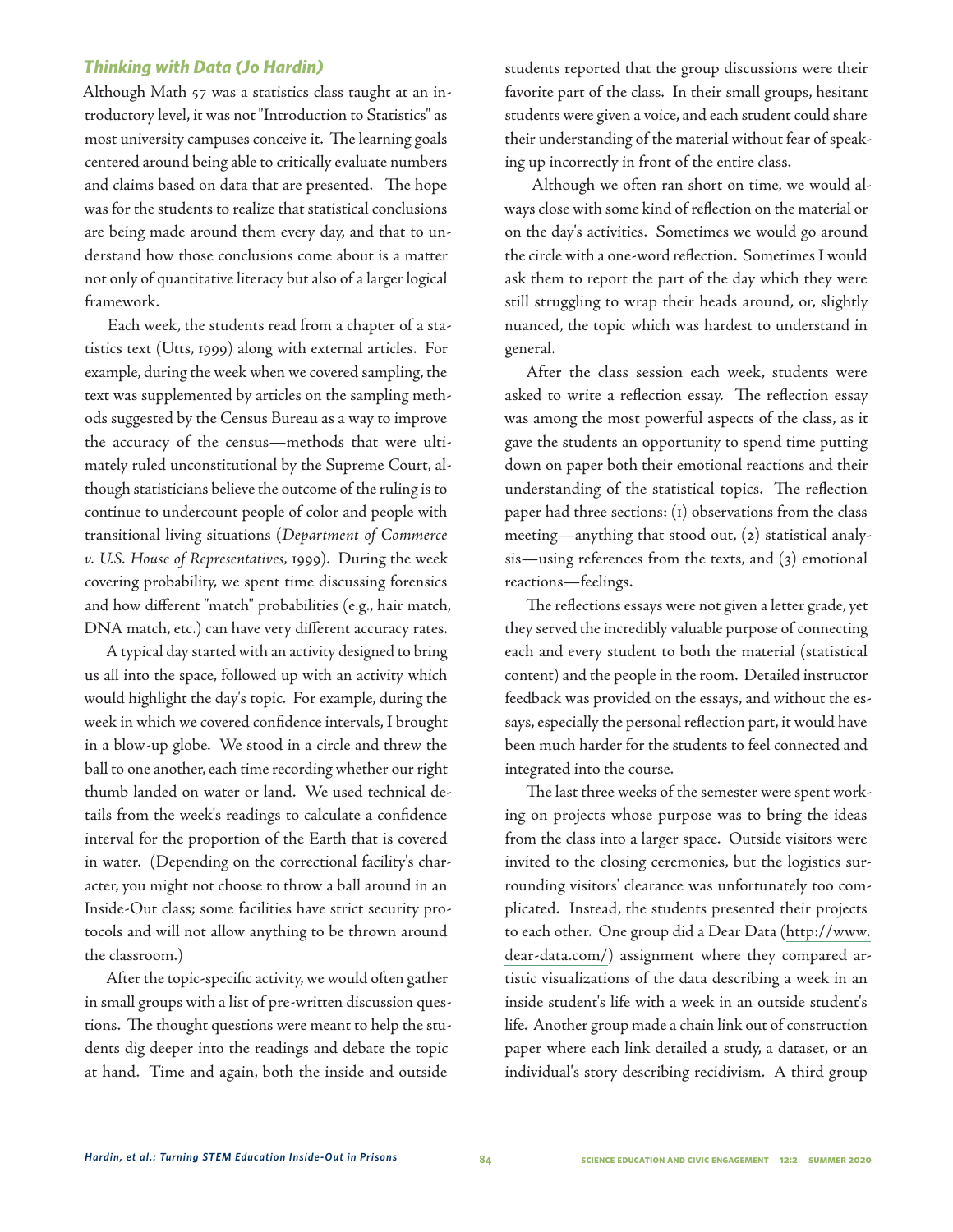talked about some of the biggest misconceptions in statistical studies and how we can raise our consciousness to form valid conclusions about a study.

## *HIV/AIDS: Science, Society, & Service (Karl Haushalter)*

Chemistry 187 explored scientific and societal perspectives on infectious disease. The course was divided into three modules focusing on plague, HIV-AIDS, and tuberculosis, with time approximately evenly divided between societal context and scientific content. The complex and multidisciplinary challenges of responding to highly stigmatized infectious diseases such as HIV-AIDS can be fertile ground for exploring the entanglement of science and society, as demonstrated by the large number of published courses that use HIV-AIDS as a focus for integrating science education and civic engagement (for example, see Fan, Conner, & Villarreal, 2014; Iimoto 2005; SENCER 2020a; SENCER 2020b).

Chemistry 187 was taught with the Inside-Out pedagogy, which emphasizes a dialogic approach with the majority of class time spent in small, mixed discussion groups (Pompa, Crabbe, & Turenne, 2018). For the Chemistry 187 content related to our societal readings, this format was a natural fit for the issues we examined. The students learned substantially from each other, especially given their differing perspectives based on life experiences related to the social determinants of health, which was an underlying theme of the course.

Implementing the Inside-Out pedagogy for the science content of Chemistry 187 was challenging for me as an instructor. Many of our chosen topics (e.g., virology) required a firm understanding of threshold concepts (e.g., the central dogma of molecular biology) in order to have an entry point into meaningful discussions (Meyer and Land, 2003). As an instructor, I felt that I could not ignore the variation in previous exposure to biology instruction, but I did not want to center upon this difference either. Thus, even though the students majoring in biology could have taught lessons on the threshold concepts, this approach would be counter to the spirit of Inside-Out in which the students are all co-learners. Ultimately, I used a hybrid approach that featured some mini-lectures that I strived to make as interactive as possible. When possible, these mini-lectures were preceded by small-group brainstorming sessions to generate motivating questions

for the mini-lectures and followed by small-group applied problem-solving sessions. The Inside-Out emphasis on community building, through icebreakers, circle activities, and jointly authored ground rules, paid dividends in the smooth functioning of the small group science lessons.

If Chemistry 187 were taught as a traditional college campus-based course, the class would utilize technology (lecture slides, PyMOL, YouTube animations) for visualizing the molecular details of host-pathogen interactions. In prison, where it was not possible to routinely access this type of technology, our class had to develop other methods to help the unseeable be seen. Indeed, the absence of technology led to creative solutions. By providing the students with large-format flip chart paper and thick colored markers, I allowed them to be creative in making colorful, detailed images that were even more informative than the standard slides used in the traditional campus-based course. Several of the students had untapped artistic talent and working together with their classmates to interpret our readings, they were able as a group to communicate complex scientific ideas visually on the flip chart paper.

An important part of an Inside-Out course is the endof-semester group project. These projects are intended to be focused specifically on intersections of the course disciplinary topic and prison, with a strong emphasis on application (Pompa, Crabbe, & Turenne, 2018, p. 55). In Chemistry 187, teams were blended, with two or three inside students and two or three outside students in each team. All students were tasked to bring their own expertise to bear on the project, the theme of which was picked by the student teams. For example, one of the student teams created educational posters about influenza vaccination. As a class, we learned from the inside students that the flu vaccine is available at the California Rehabilitation Center, but many incarcerated men do not opt to get vaccinated, possibly due to low trust in the prison health system and widespread conspiracy theories (e.g., prison officials used the flu vaccine to inject people with tracking devices). This is a missed opportunity to prevent a serious communicable disease that spreads easily in confined spaces (Sequera, Valencia, García-Basteiro, Marco, & Bayas, 2015). Working together, the inside and outside students on this team developed materials to address the common concerns of the target audience related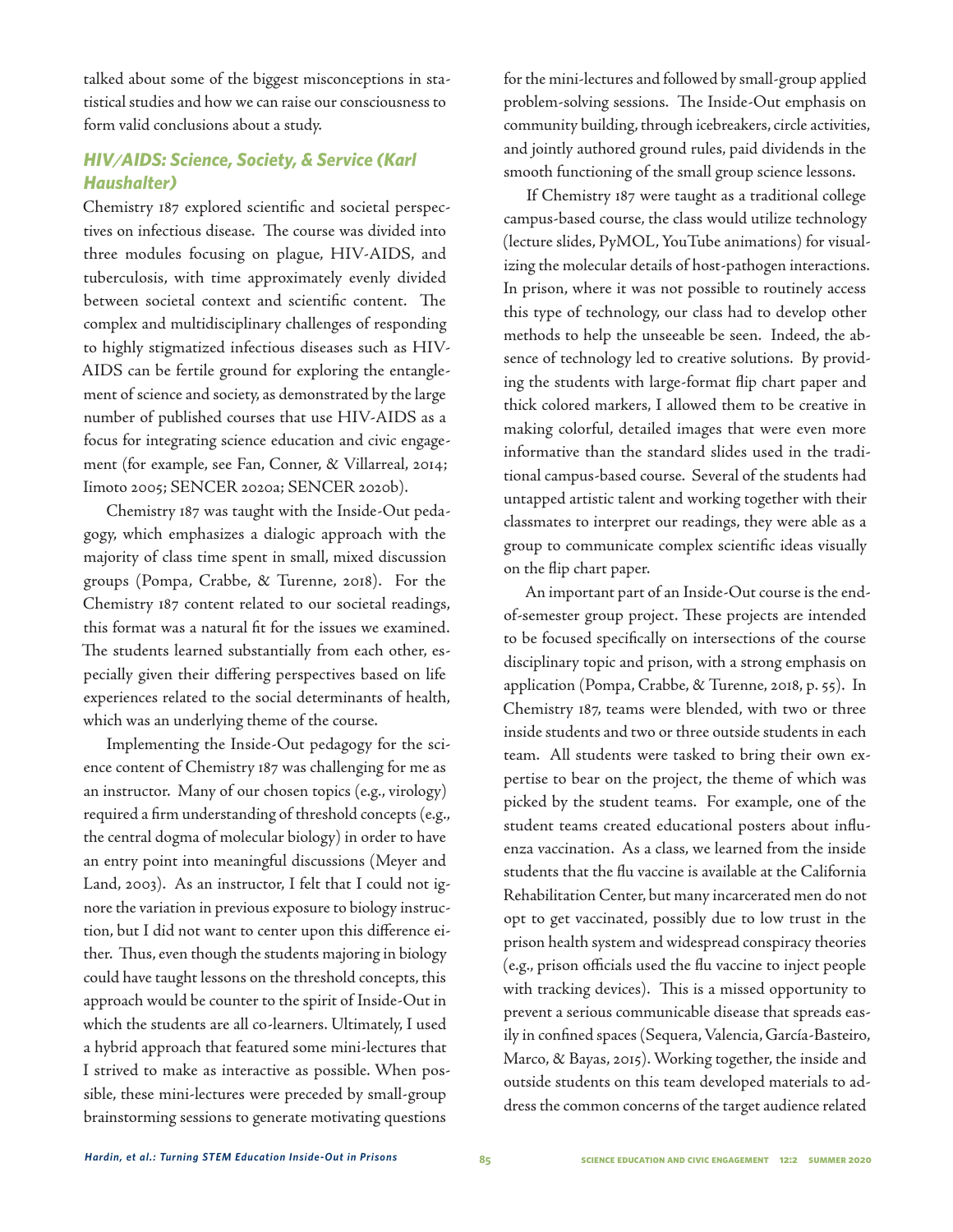to influenza vaccination and provide health-promoting education in the context of prison.

Other team projects included a letter to the warden proposing the adoption of harm reduction strategies (e.g. bleaching stations for sterilizing needles used for illicit tattoos or injection drug use) to reduce the spread of hepatitis C in prison; educational pamphlets about preventing sexually transmitted diseases; and an evidence-based letter to the State Prison Board about the connection between nutrition and a healthy immune system. The student projects shared in common the key feature of bringing together inside and outside students to share their unique expertise as they collaborated on a project that applied what they had learned about the science of infectious disease during the semester to an authentic issue in the living context of the inside students.

#### *Introduction to Number Theory (Darryl Yong)*

Even though I have no formal training in number theory, I chose to teach this subject because it lends itself well to exploration and rehumanizing approaches to teaching and learning mathematics (Goffney, Gutiérrez, & Boston, 2018). Requiring only some mathematics skills and ideas from high school algebra, this course started with the divisors of integers and modular arithmetic and culminated with the Rivest–Shamir–Adleman (RSA) cryptosystem, a widely used method for secure data transmission.

Of our three courses, this one was perhaps the most grounded in its disciplinary content. While I organized several class discussions around our prior experiences of learning mathematics and about contemporary mathematicians (mostly of color), about 90% of class time was spent working on carefully sequenced sets of mathematical tasks in small groups. Students shared their results communally on the board, and I occasionally convened the group to share their findings with each other. The list of tasks for each class was adjusted based on what students accomplished and found interesting in previous classes.

In "Math Instructors' Critical Reflections on Teaching in Prison," Robert Scott writes: "A math pedagogy premised upon following the rules, accepting that there is only one right answer, and relying on practice/repetition in order to habituate oneself to predetermined axioms would seem to reprise the culture of incarceration itself."

How does one teach a class on a well-established field like number theory without reproducing the dehumanizing effects of prisons in the classroom?

To do this, I used a pedagogical approach based on my work delivering professional development to secondary school teachers through the Park City Mathematics Institute. In this approach, students encounter new mathematical ideas without any formal definitions or specialized notation. The mathematical tasks are designed to encourage students to look for patterns and make connections. Mathematical ideas are solidified when students give voice to them by sharing them publicly. Finally, after several exposures to similar patterns and connections, I formalized ideas by introducing their established mathematical names and notations. I followed this general approach during the entire course except for the last day of class when we used all of the machinery that we had developed to explain how the RSA cryptosystem works (Omar, 2017). So, even though students were often practicing and repeating mathematical calculations, they were in fact creating meaning for themselves and others in the classroom.

My observations of the students' progress and their written reflections lead me to believe that they truly enjoyed learning mathematics, even though some had been traumatized by previous mathematics learning experiences. Each class period seemed to fly by. Students would work almost continuously for the entire period, though there was also quite a bit of casual banter and joyful laughter around the room. It felt like a space where both inside and outside students were doing mathematics and creating meaning together. My Inside-Out experience made me wonder why I don't try to use more of this kind of rehumanizing pedagogy in my usual classes at Harvey Mudd College.

#### *Lessons Learned*

Examining the experiences of the three instructors, we find that several common themes emerge from our efforts to integrate STEM content within the Inside-Out Prison Exchange program. First, while many undergraduate STEM courses are primarily lecture-based, the Inside-Out program challenges faculty to use liberatory pedagogies (Freire, 1970). Thus, we all chose to minimize lecturing as much as possible and spend most of our class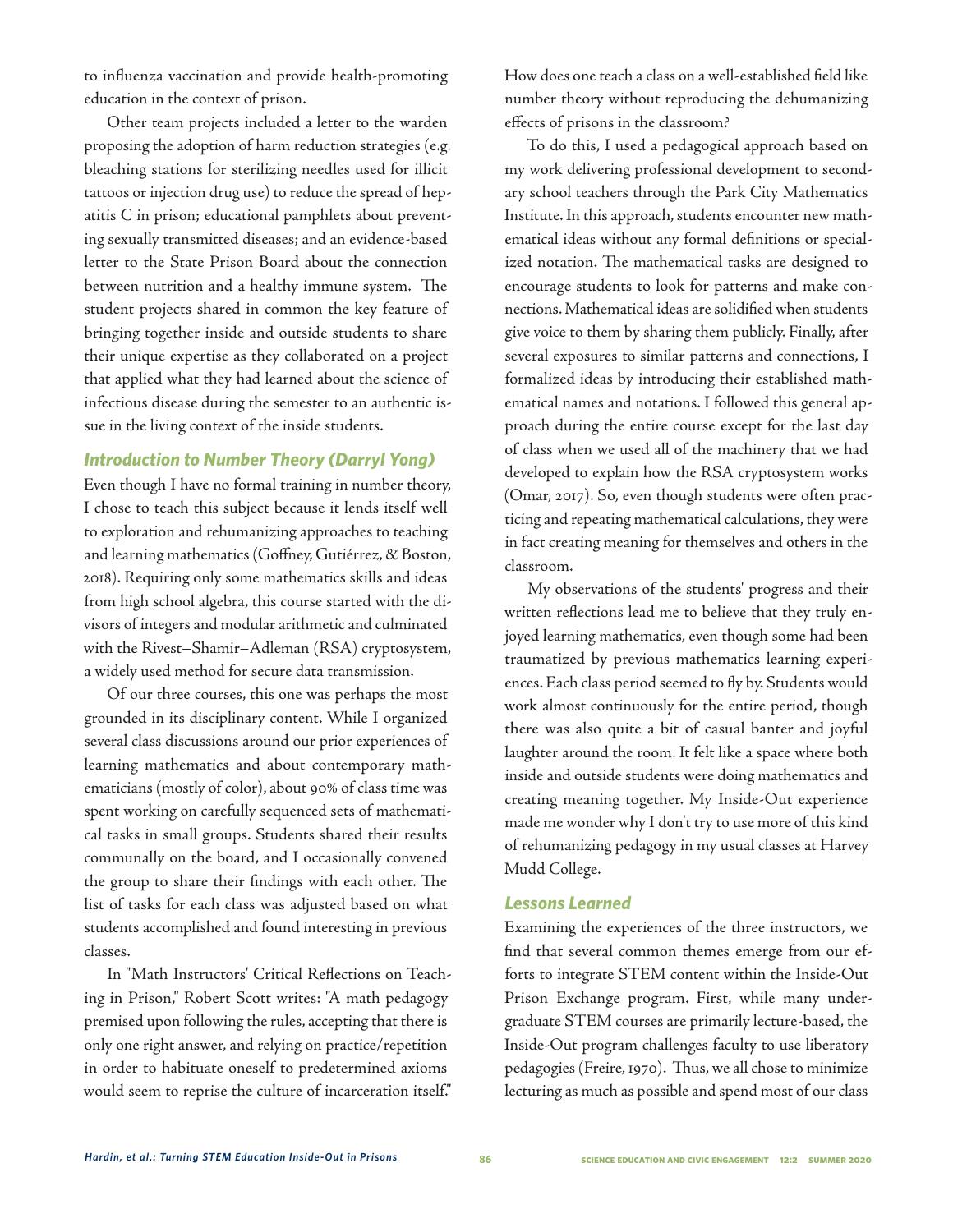time in small group activities or whole class discussion. These forms of instruction democratize intellectual authority in the classroom and allow both inside and outside students to draw on personal funds of knowledge. An inside student wrote, "In non-Inside-Out classes I don't learn who my peers are, whereas this class was unique in the fact that we were learning from one another just as much as we were learning from our professor." Furthermore, with the inside and outside students constantly talking together and working with each other, the students discovered for themselves the many ways in which traditional college-age STEM students and incarcerated STEM students share common struggles, concerns, and motivations.

A second common theme that we encountered in our classes was how Inside-Out courses helped students uncover and confront societal expectations and stereotypes about who is competent in STEM. In our end-of-course evaluation surveys, we asked students what their biggest worry about the class was prior to starting the course. A few outside students wrote that they were concerned that the Inside-Out course wasn't going to be as rigorous as their usual courses, whereas inside students wrote that they were initially concerned about being able to "keep up" with the outside students. These concerns relate to societal stereotypes that STEM competence is innate rather than a skill to be developed and that incarcerated people and people of color are not able to access STEM. Fortunately, these surveys also revealed that students uniformly felt their Inside-Out courses to be intellectually demanding and that inside students felt successful in the class and were recognized for their contributions in class. The reason that students were able to upend their worries was because our Inside-Out courses brought together groups of people who would otherwise never get to meet each other in the context of doing rigorous, challenging STEM work together. One inside student wrote that he was surprised at the "ease [with] which people from diverse lifestyles and backgrounds can struggle with a subject, work together, and succeed."

Finally, all three of the authors chose to teach an Inside-Out course primarily because of the humanity it offered to our work. And while none of us are experts in criminal justice, we are all deeply aware that STEM is neither objective nor apolitical. When designing our courses, we specifically chose topics and approaches that would connect STEM back to the human condition, for example, discussing how disease manifests in different communities, how forensic probabilities do not represent truth, and how mathematical self-identification is different from mathematical ability. There is abundant evidence that bringing humanity into STEM can have an enormous impact on marginalized communities, and we believe that our courses are part of that trend.

Along with humanizing the course content in each of our STEM courses, the act of bringing the courses inside is a manifestation of our collective belief that STEM is not the domain of the privileged few. Instead, science and science education belong to and are in service of all people. In plain sight of each other, students of all backgrounds are able to embrace the learning of STEM content. Creating a space that allows for the tangible recognition by everyone involved that STEM is for all people is itself a highly political act.

### **Acknowledgements**

We are grateful for the guidance and support of our colleagues from the Claremont Critical Justice Education Initiative, especially Tyee Griffith, Tessa Hicks Peterson, Gabriela Gamiz, and Nigel Boyle. We would like to thank the staff at the California Rehabilitation Center for their continuing partnership. Financial support was generously provided by the Andrew W. Mellon Foundation and the Academic Deans Council of the Claremont Colleges. Critical feedback on the manuscript was provided by Tessa Hicks Peterson and David Vosburg. We gratefully acknowledge Lori Pompa and the Inside-Out Center for their leadership and expertise. Finally, we owe the largest debt of gratitude to our students, both inside and out.

## **Dedication**

This article is dedicated to the memory of David L. Ferguson, whose lifelong work in extending the joys and benefits of STEM education to underserved students continues to inspire us. David saw the potential to be a scholar in all of his students, even before they could see it in themselves. We strive to follow the example of David's